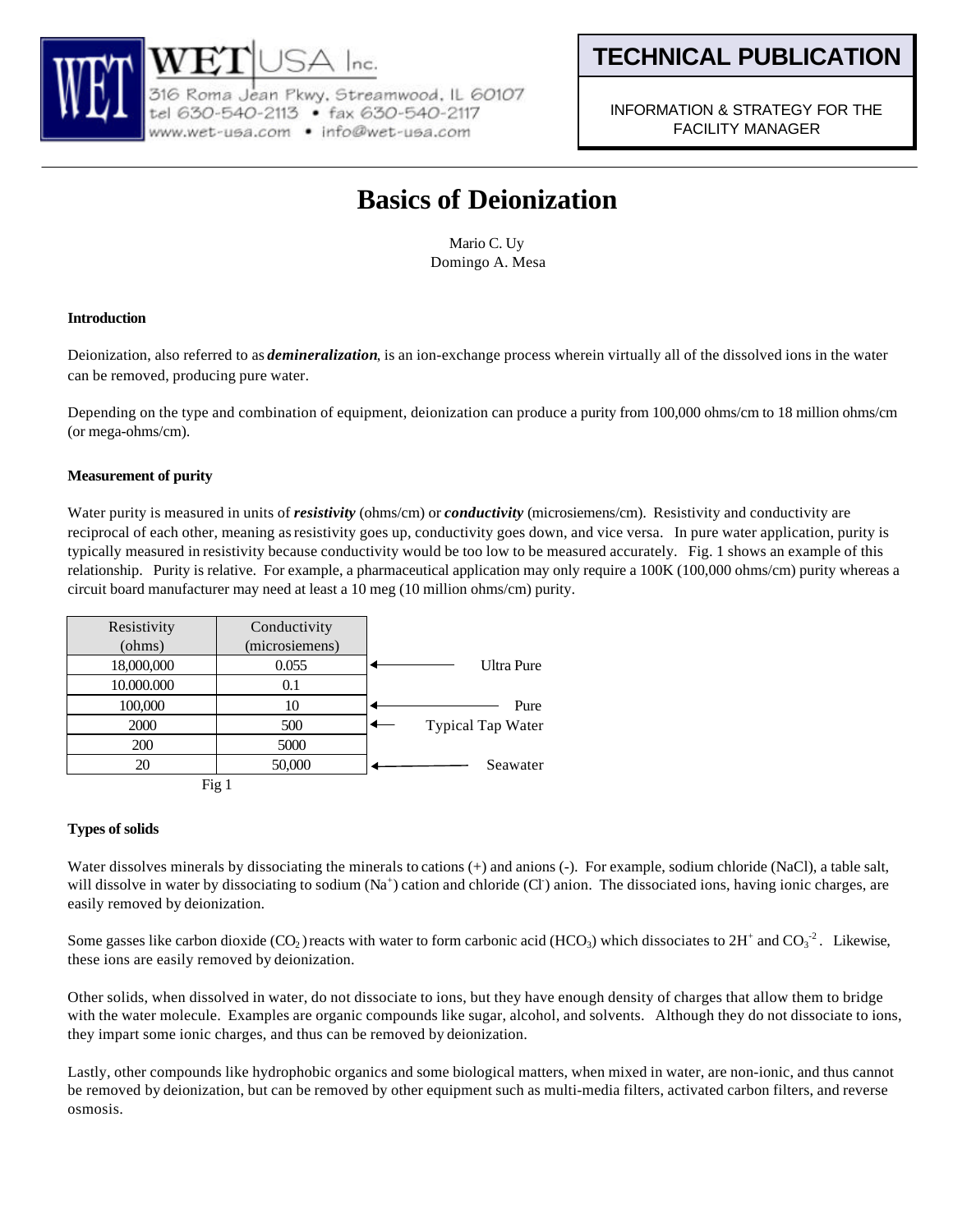## **Types of resin**

A deionizer (also referred to as DI) uses 2 opposing charged resins (cationic and anionic). The cationic resin removes the cations. The anionic resin removes the anions.

The cationic resin is typically made from styrene containing sulfonic acid groups which is negatively charged. Although the resin is actually negatively charged, it is called a "cationic" resin, referring to the cations that it will exchange. This resin typically comes in the hydrogen ion  $(H^+)$  form, meaning it is precharged with hydrogen ions on its exchange sites.

The anionic resin is typically made from styrene containing quaternary ammonium groups which is positively charged. Likewise, despite its positive charge, it is called an "anionic" resin, referring to the anions that it will exchange. This resin typically comes in the Hydroxide ion (OH- ) form, meaning it is precharged with hydroxide ions on its exchange sites.

Both resins can be strongly or weakly ionized. Cationic resin is referred to as *strong acid* or *weak acid*. Anionic resin is referred to as *strong base* or *weak base*. The basic difference is the weakly ionized resin will exchange only the weak ions, whereas a strongly ionized resin will exchange both weak and strong ions, but at the expense of a reduced capacity.

The strong base anion comes in type 1 or type 2. The basic difference is type 1 can remove silica and  $CO<sub>2</sub>$  better than type 2, but likewise at a reduced capacity.

There are other variations of resins to consider, with each providing its own advantages and disadvantages, such as, thermal, physical, and chemical stability, oxidation and organic fouling resistance, kinetics, and costs. Suffice it to say that one must choose the proper type of resin to fit the application.

## **Dual and mixed beds**

Deionizers come in dual-beds or mixed-beds. In a dual-bed system, the cationic resin and the anionic resin are in separate vessels. Whereas in a mixed-bed, the cationic and the anionic resins are mixed in a single vessel. This is also called a single-bed DI.

In a dual-bed DI (Fig. 2), water is first passed through the cationic vessel where the cations in the water are exchanged with the hydrogen ions from the resin. The cationic resin, having a greater affinity for the cations, releases the hydrogen ions while grabbing the cations. The released hydrogen ions form acid with the remaining anions in the water. This water is then passed through the anionic vessel where the anions are now exchanged with the hydroxide ions from the resin. Similarly, the anionic resin, having a greater affinity for the anions, releases the hydroxide ions while grabbing the anions. The released hydrogen ions  $(H^+)$  from the cationic vessel and hydroxide ions (OH) from the anionic vessel now combine to form HOH or  $H_2O$ .



Fig 2. Typical Dual-Bed Deionizer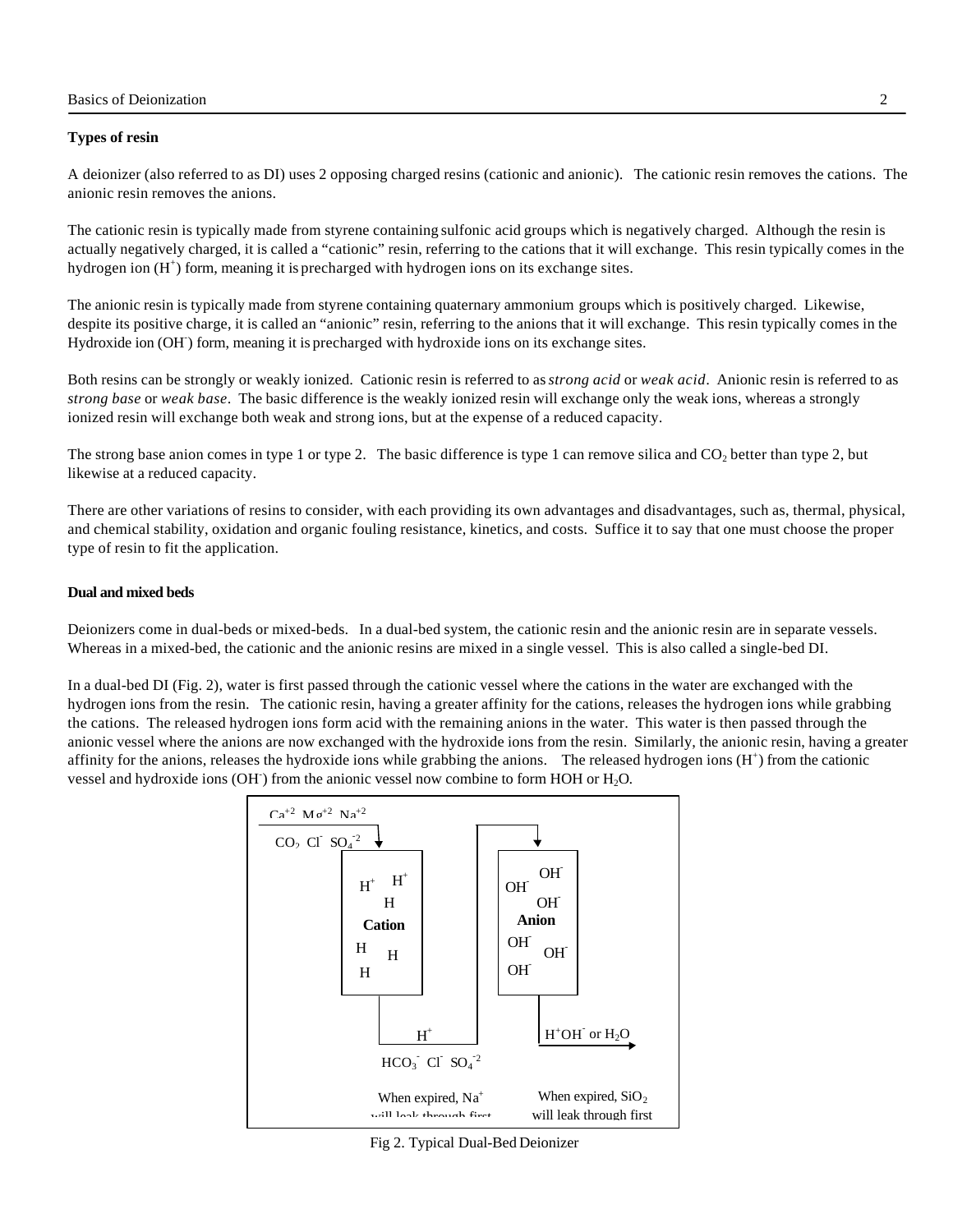#### Basics of Deionization 3

Not all of the ions will be exchanged. Some of the ions will slip by. If the DI water can be passed through the dual-bed again, the DI will have another chance to remove the ions that slipped by the first time. Each time this pass is repeated, more ions are removed and exchanged, producing an even purer water. In a mixed-bed, the water passes through the cationic resin and the anionic resin repeatedly virtually for an infinite time. As such, the resulting water is usually ultra pure. A mixed-bed can produce over 10M-ohm water, whereas a dual-bed typically produces only a 50K-100K water. Other variation is a combination of dual-bed and mixed-bed, where the mixed-bed is used as a polisher. Such set-up can produce ultra pure water up to 18 mega-ohm/cm.

### **Recycling the DI water**

If the flow through the DI is temporarily halted, the water in the vessels will begin to take back the impure ions from the resin. When the flow is resumed, the first few gallons will usually be below specs. To prevent this, the DI water can be recycled back at a fraction of the service flow rate to the front of the DI to keep the water moving and the purity up. See Fig. 3

This method is also used where the DI water is stored after the deionizer. If the water is not used immediately, it will absorb gasses like  $CO<sub>2</sub>$  and other air-borne particles, reducing the purity of the water. To prevent the water from falling below specs, it can also be recycled back to front of the DI for similar benefits.



#### **Expiration**

Eventually the resins will expire, as all the hydrogen and/or hydroxide ions are expelled, and all the exchange sites are filled with impure ions. Thereafter, the DI will no longer remove any subsequent impure ions, allowing them to leak through, reducing water purity.

The most common indicator of a DI expiration is a sudden and significant drop in the resistivity of the DI water.

There are other indicators. When the cationic resin expires, the first ion to leak through will be Sodium  $(Na^+)$ . When the anionic resin expires, the first ions to leak through will be Silica (SiO<sub>2</sub>) and/or carbonate alkalinity (CO<sub>3</sub><sup>-2</sup>).

#### **Regeneration**

To bring the water purity back to spec, the DI must be regenerated. Most DI are regenerated based on resistivity, while others are based on the ion leakage.

The cationic resin is regenerated with acid to replace the hydrogen ions. The preferred acid is Hydrochloric Acid (HCl), typically 20°Be (32%) @ about 2 gallons per  $\text{ft}^3$  of resin.

The anionic resin is regenerated with caustic to replace the hydroxide ions. The preferred caustic is a Rayon or Mercury grade Sodium Hydroxide (NaOH), typically 50°Be (50%) @ about 1 gallon per ft<sup>3</sup> of resin.

A dual-bed can be regenerated in series or parallel. Series regeneration means the cationic vessel is regenerated first, then it supplies the water to regenerate the anionic vessel. Parallel regeneration means both the cationic and anionic vessels are regenerated